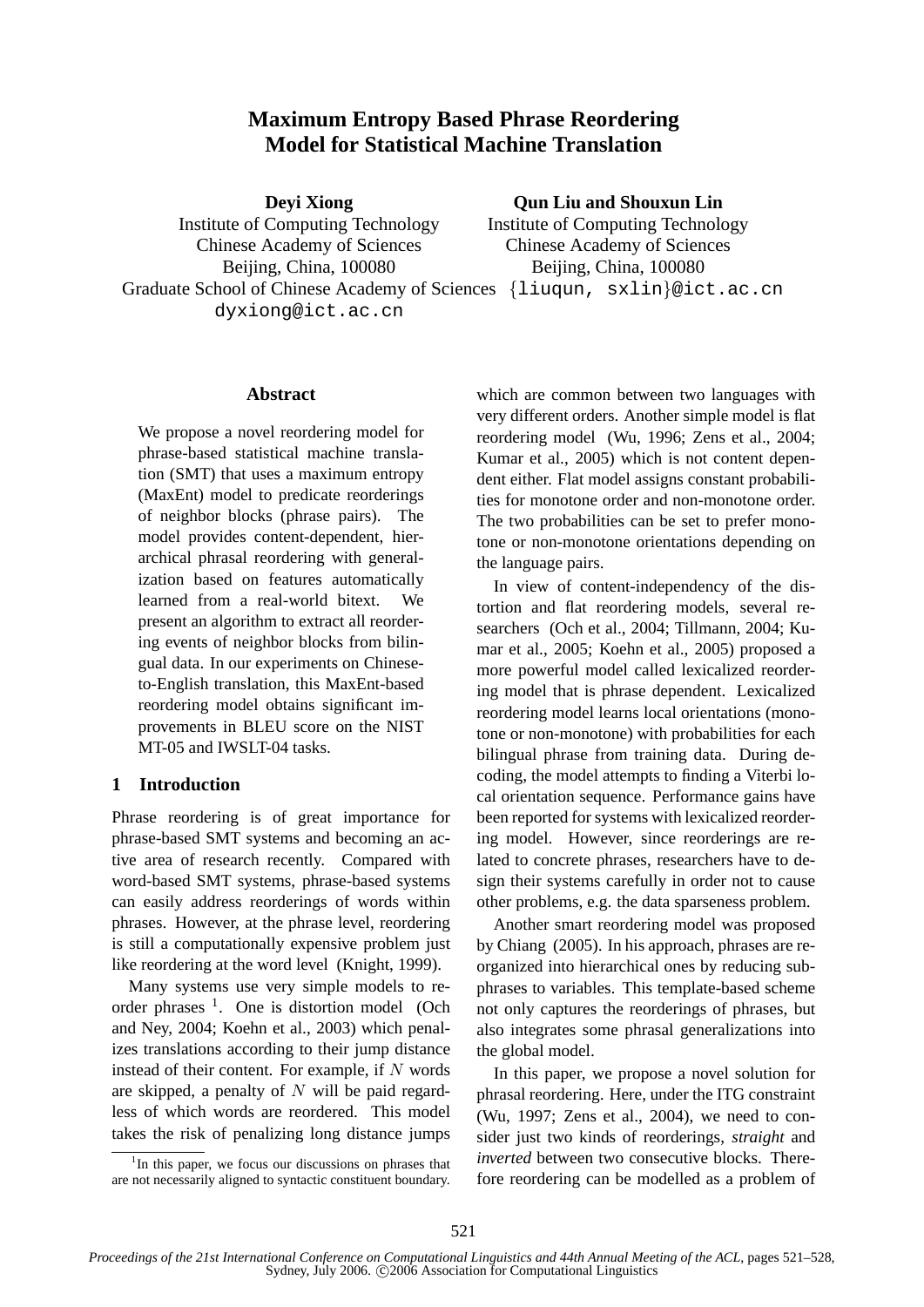classification with only two labels, *straight* and *inverted*. In this paper, we build a maximum entropy based classification model as the reordering model. Different from lexicalized reordering, we do not use the whole block as reordering evidence, but only features extracted from blocks. This is more flexible. It makes our model reorder any blocks, observed in training or not. The whole maximum entropy based reordering model is embedded inside a log-linear phrase-based model of translation. Following the Bracketing Transduction Grammar (BTG) (Wu, 1996), we built a CKY-style decoder for our system, which makes it possible to reorder phrases hierarchically.

To create a maximum entropy based reordering model, the first step is learning reordering examples from training data, similar to the lexicalized reordering model. But in our way, any evidences of reorderings will be extracted, not limited to reorderings of bilingual phrases of length less than a predefined number of words. Secondly, features will be extracted from reordering examples according to feature templates. Finally, a maximum entropy classifier will be trained on the features.

In this paper we describe our system and the MaxEnt-based reordering model with the associated algorithm. We also present experiments that indicate that the MaxEnt-based reordering model improves translation significantly compared with other reordering approaches and a state-of-the-art distortion-based system (Koehn, 2004).

#### **2 System Overview**

#### **2.1 Model**

Under the BTG scheme, translation is more like monolingual parsing through derivations. Throughout the translation procedure, three rules are used to derive the translation

$$
A \stackrel{[]}{\rightarrow} (A^1, A^2) \tag{1}
$$

$$
A \xrightarrow{\langle} (A^1, A^2) \tag{2}
$$

$$
A \to (x, y) \tag{3}
$$

During decoding, the source sentence is segmented into a sequence of phrases as in a standard phrase-based model. Then the lexical rule  $(3)$ <sup>2</sup> is

used to translate source phrase  $y$  into target phrase x and generate a block A. Later, the *straight* rule (1) merges two consecutive blocks into a single larger block in the straight order; while the *inverted* rule (2) merges them in the inverted order. These two merging rules will be used continuously until the whole source sentence is covered. When the translation is finished, a tree indicating the hierarchical segmentation of the source sentence is also produced.

In the following, we will define the model in a straight way, not in the dynamic programming recursion way used by (Wu, 1996; Zens et al., 2004). We focus on defining the probabilities of different rules by separating different features (including the language model) out from the rule probabilities and organizing them in a log-linear form. This straight way makes it clear how rules are used and what they depend on.

For the two merging rules *straight* and *inverted*, applying them on two consecutive blocks  $A<sup>1</sup>$  and  $A^2$  is assigned a probability  $Pr^m(A)$ 

$$
Pr^{m}(A) = \Omega^{\lambda_{\Omega}} \cdot \Delta^{\lambda_{LM}}_{p_{LM}(A^{1}, A^{2})}
$$
 (4)

where the  $\Omega$  is the reordering score of block  $A<sup>1</sup>$ and  $A^2$ ,  $\lambda_{\Omega}$  is its weight, and  $\Delta_{p_{LM}(A^1, A^2)}$  is the increment of the language model score of the two blocks according to their final order,  $\lambda_{LM}$  is its weight.

For the lexical rule, applying it is assigned a probability  $Pr<sup>l</sup>(A)$ 

$$
Prl(A) = p(x|y)^{\lambda_1} \cdot p(y|x)^{\lambda_2} \cdot p_{lex}(x|y)^{\lambda_3}
$$

$$
\cdot p_{lex}(y|x)^{\lambda_4} \cdot exp(1)^{\lambda_5} \cdot exp(|x|)^{\lambda_6}
$$

$$
\cdot p_{LM}^{\lambda_{LM}}(x)
$$
(5)

where  $p(\cdot)$  are the phrase translation probabilities in both directions,  $p_{lex}(\cdot)$  are the lexical translation probabilities in both directions, and  $exp(1)$ and  $exp(|x|)$  are the phrase penalty and word penalty, respectively. These features are very common in state-of-the-art systems (Koehn et al., 2005; Chiang, 2005) and  $\lambda$ s are weights of features.

For the reordering model  $\Omega$ , we define it on the two consecutive blocks  $A^1$  and  $A^2$  and their order  $o \in \{straight, inverted\}$ 

$$
\Omega = f(o, A^1, A^2) \tag{6}
$$

Under this framework, different reordering models can be designed. In fact, we defined four reordering models in our experiments. The first one

<sup>&</sup>lt;sup>2</sup>Currently, we restrict phrases x and y not to be null. Therefore neither deletion nor insertion is carried out during decoding. However, these operations are to be considered in our future version of model.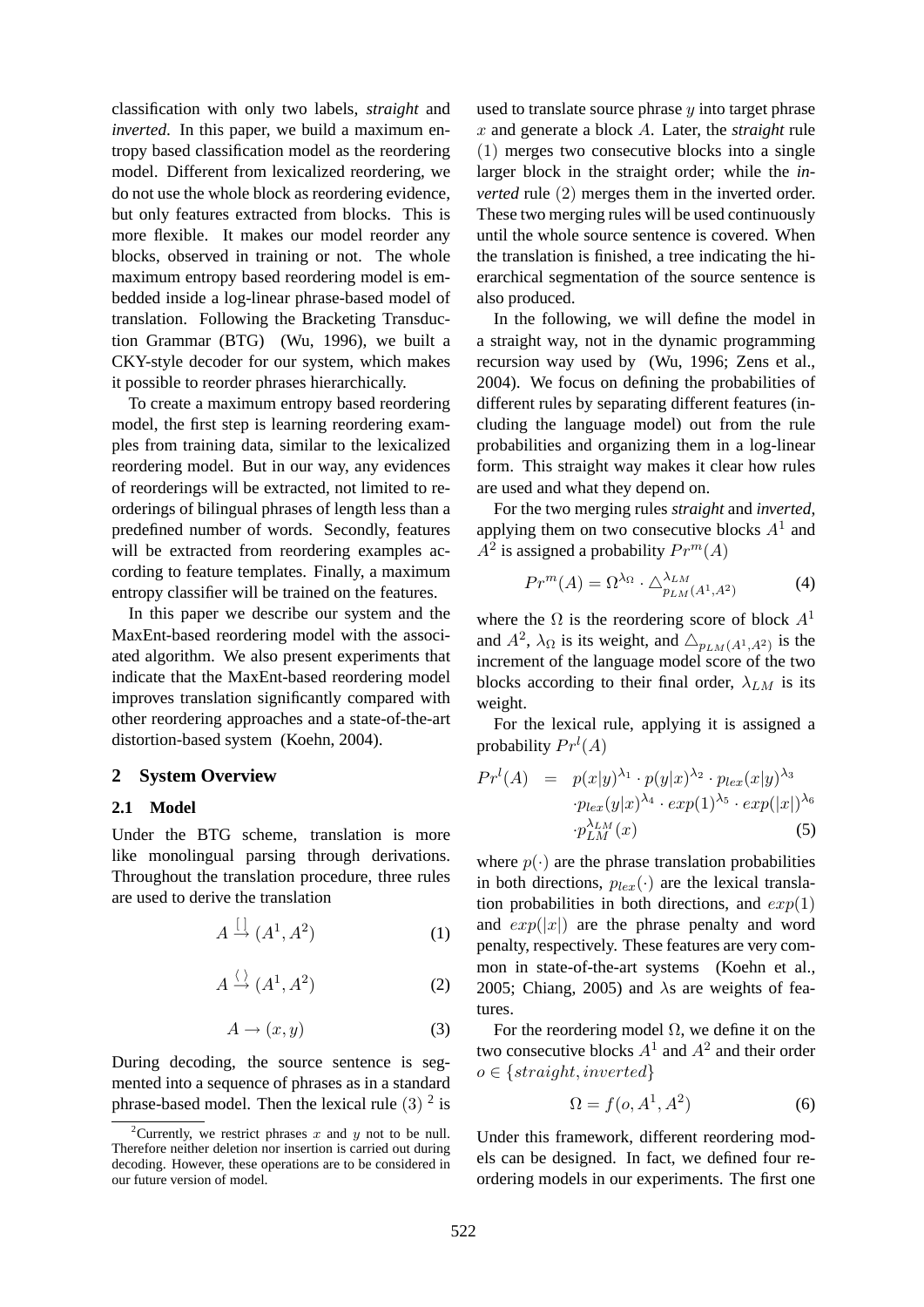is *NONE*, meaning no explicit reordering features at all. We set  $\Omega$  to 1 for all different pairs of blocks and their orders. So the phrasal reordering is totally dependent on the language model. This model is obviously different from the monotone search, which does not use the *inverted* rule at all. The second one is a distortion style reordering model, which is formulated as

$$
\Omega = \begin{cases} exp(0), & o = straight \\ exp(|A^1|) + (|A^2|), & o = inverted \end{cases}
$$

where  $|A^i|$  denotes the number of words on the source side of blocks. When  $\lambda_{\Omega} < 0$ , this design will penalize those non-monotone translations. The third one is a flat reordering model, which assigns probabilities for the straight and inverted order. It is formulated as

$$
\Omega = \begin{cases} p_m, & o = straight \\ 1 - p_m, & o = inverted \end{cases}
$$

In our experiments on Chinese-English tasks, the probability for the straight order is set at  $p_m$  = 0.95. This is because word order in Chinese and English is usually similar. The last one is the maximum entropy based reordering model proposed by us, which will be described in the next section.

We define a derivation  $D$  as a sequence of applications of rules  $(1) - (3)$ , and let  $c(D)$  and  $e(D)$ be the Chinese and English yields of D. The probability of a derivation  $D$  is

$$
Pr(D) = \prod_{i} Pr(i)
$$
 (7)

where  $Pr(i)$  is the probability of the *ith* application of rules. Given an input sentence  $c$ , the final translation  $e^*$  is derived from the best derivation D<sup>∗</sup>

$$
D^* = \underset{c(D)=c}{\operatorname{argmax}} Pr(D)
$$
  

$$
e^* = e(D^*)
$$
 (8)

#### **2.2 Decoder**

We developed a CKY style decoder that employs a beam search algorithm, similar to the one by Chiang (2005). The decoder finds the best derivation that generates the input sentence and its translation. From the best derivation, the best English  $e^*$ is produced.

Given a source sentence  $c$ , firstly we initiate the chart with phrases from phrase translation table

by applying the lexical rule. Then for each cell that spans from  $i$  to  $j$  on the source side, all possible derivations spanning from  $i$  to  $j$  are generated. Our algorithm guarantees that any sub-cells within  $(i, j)$  have been expanded before cell  $(i, j)$ is expanded. Therefore the way to generate derivations in cell  $(i, j)$  is to merge derivations from any two neighbor sub-cells. This combination is done by applying the *straight* and *inverted* rules. Each application of these two rules will generate a new derivation covering cell  $(i, j)$ . The score of the new generated derivation is derived from the scores of its two sub-derivations, reordering model score and the increment of the language model score according to the Equation (4). When the whole input sentence is covered, the decoding is over.

Pruning of the search space is very important for the decoder. We use three pruning ways. The first one is recombination. When two derivations in the same cell have the same  $w$  leftmost/rightmost words on the English yields, where  $w$  depends on the order of the language model, they will be recombined by discarding the derivation with lower score. The second one is the threshold pruning which discards derivations that have a score worse than  $\alpha$  times the best score in the same cell. The last one is the histogram pruning which only keeps the top  $n$  best derivations for each cell. In all our experiments, we set  $n = 40, \alpha = 0.5$  to get a tradeoff between speed and performance in the development set.

Another feature of our decoder is the k-best list generation. The  $k$ -best list is very important for the minimum error rate training (Och, 2003a) which is used for tuning the weights  $\lambda$  for our model. We use a very lazy algorithm for the  $k$ -best list generation, which runs two phases similarly to the one by Huang et al. (2005). In the first phase, the decoder runs as usual except that it keeps some information of weaker derivations which are to be discarded during recombination. This will generate not only the first-best of final derivation but also a shared forest. In the second phase, the lazy algorithm runs recursively on the shared forest. It finds the second-best of the final derivation, which makes its children to find their secondbest, and children's children's second-best, until the leaf node's second-best. Then it finds the thirdbest, forth-best, and so on. In all our experiments, we set  $k = 200$ .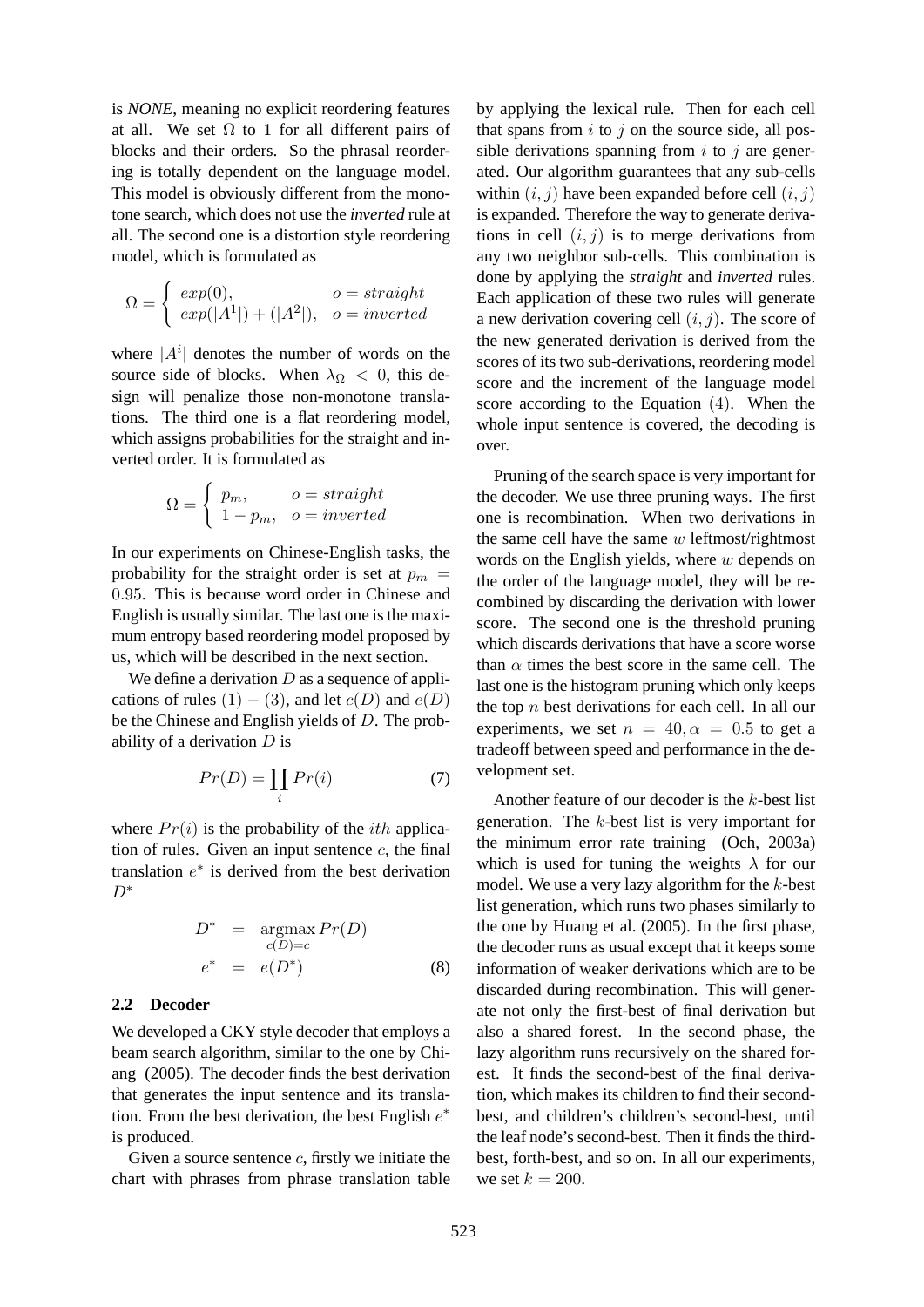The decoder is implemented in C++. Using the pruning settings described above, without the kbest list generation, it takes about 6 seconds to translate a sentence of average length 28.3 words on a 2GHz Linux system with 4G RAM memory.

# **3 Maximum Entropy Based Reordering Model**

In this section, we discuss how to create a maximum entropy based reordering model. As described above, we defined the reordering model  $\Omega$ on the three factors: order  $o$ , block  $A<sup>1</sup>$  and block  $A<sup>2</sup>$ . The central problem is, given two neighbor blocks  $A^1$  and  $A^2$ , how to predicate their order  $o \in \{straight, inverted\}$ . This is a typical problem of two-class classification. To be consistent with the whole model, the conditional probability  $p(o|A^1, A^2)$  is calculated. A simple way to compute this probability is to take counts from the training data and then to use the maximum likelihood estimate (MLE)

$$
p(o|A^1, A^2) = \frac{Count(o, A^1, A^2)}{Count(A^1, A^2)}
$$
(9)

The similar way is used by lexicalized reordering model. However, in our model this way can't work because blocks become larger and larger due to using the merging rules, and finally unseen in the training data. This means we can not use blocks as direct reordering evidences.

A good way to this problem is to use features of blocks as reordering evidences. Good features can not only capture reorderings, avoid sparseness, but also integrate generalizations. It is very straight to use maximum entropy model to integrate features to predicate reorderings of blocks. Under the MaxEnt model, we have

$$
\Omega = p_{\theta}(o|A^1, A^2) = \frac{exp(\sum_i \theta_i h_i(o, A^1, A^2))}{\sum_o exp(\sum_i \theta_i h_i(o, A^1, A^2))}
$$
\n(10)

where the functions  $h_i \in \{0, 1\}$  are model features and the  $\theta_i$  are weights of the model features which can be trained by different algorithms (Malouf, 2002).

## **3.1 Reordering Example Extraction Algorithm**

The input for the algorithm is a bilingual corpus with high-precision word alignments. We obtain the word alignments using the way of Koehn et al. (2005). After running GIZA++ (Och and Ney,



Figure 1: The bold dots are corners. The arrows from the corners are their links. Corner  $c_1$  is shared by block  $b^1$  and  $b^2$ , which in turn are linked by the STRAIGHT links, *bottomleft* and *topright* of  $c_1$ . Similarly, block  $b^3$  and  $b^4$  are linked by the INVERTED links, *topleft* and *bottomright* of c2.

2000) in both directions, we apply the "growdiag-final" refinement rule on the intersection alignments for each sentence pair.

Before we introduce this algorithm, we introduce some formal definitions. The first one is *block* which is a pair of source and target contiguous sequences of words

$$
b=(s_{i_1}^{i_2},t_{j_1}^{j_2})\,
$$

b must be consistent with the word alignment M

$$
\forall (i, j) \in M, i_1 \le i \le i_2 \leftrightarrow j_1 \le j \le j_2
$$

This definition is similar to that of bilingual phrase except that there is no length limitation over block. A *reordering example* is a triple of  $(o, b<sup>1</sup>, b<sup>2</sup>)$ where  $b^1$  and  $b^2$  are two neighbor blocks and o is the order between them. We define each vertex of block as *corner*. Each corner has four *links* in four directions: *topright*, *topleft*, *bottomright*, *bottomleft*, and each link links a set of blocks which have the corner as their vertex. The *topright* and *bottomleft* link blocks with the straight order, so we call them *STRAIGHT* links. Similarly, we call the *topleft* and *bottomright INVERTED* links since they link blocks with the inverted order. For convenience, we use  $b \leftrightarrow \mathcal{L}$  to denote that block b is linked by the link  $\mathcal{L}$ . Note that the STRAIGHT links can not coexist with the INVERTED links. These definitions are illustrated in Figure 1.

The reordering example extraction algorithm is shown in Figure 2. The basic idea behind this algorithm is to register all neighbor blocks to the associated links of corners which are shared by them. To do this, we keep an array to record link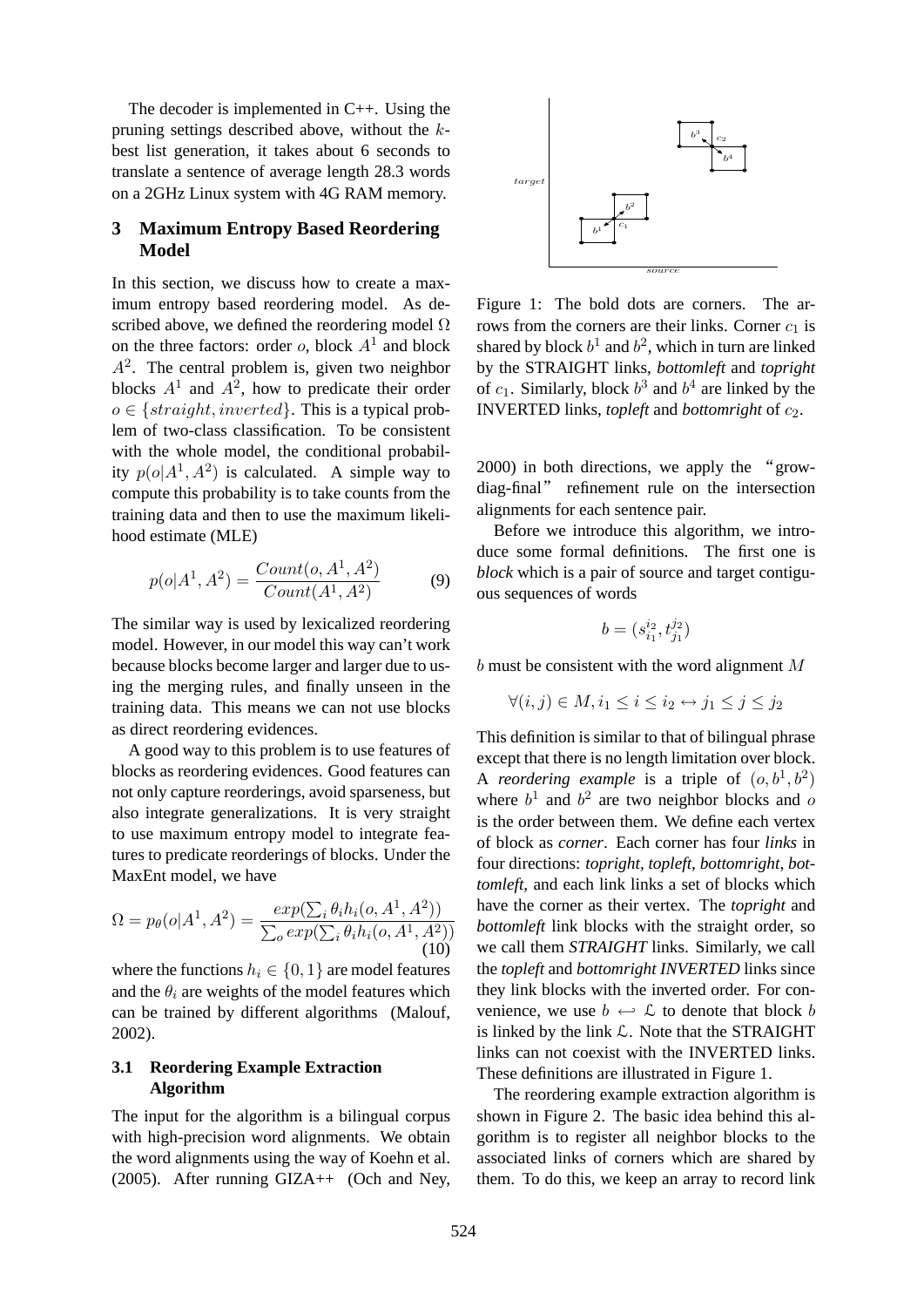- 1: **Input**: sentence pair  $(s, t)$  and their alignment M
- 2:  $\Re := \emptyset$
- 3: **for** each span  $(i_1, i_2) \in s$  **do**
- 4: find block  $b = (s_{i_1}^{i_2}, t_{j_1}^{j_2})$  that is consistent with M
- 5: Extend block b on the target boundary with one possible non-aligned word to get blocks  $E(b)$
- 6: **for** each block  $b^* \in b \cup E(b)$  **do**
- 7: Register  $b^*$  to the links of four corners of it
- 8: **end for** 9: **end for**
- 10: **for** each corner  $C$  in the matrix  $M$  **do**

```
11: if STRAIGHT links exist then
S
```

```
12: \Re := \Re \bigcup \{ (straight, b^1, b^2) \},\
```

```
b^1 \leftarrow \text{C}.bottomleft, b^2 \leftarrow \text{C}.topright
```

```
13: else if INVERTED links exist then
S
```

```
14: \Re := \Re \{ \} \{ \{ \text{inverted}, b^1, b^2) \},\}
```

```
b^1 \leftarrow \text{C.topleft}, b^2 \leftarrow \text{C.bottomright}15: end if
```
16: **end for**

```
17: Output: reordering examples \Re
```
Figure 2: Reordering Example Extraction Algorithm.

information of corners when extracting blocks. Line 4 and 5 are similar to the phrase extraction algorithm by Och (2003b). Different from Och, we just extend one word which is aligned to null on the boundary of target side. If we put some length limitation over the extracted blocks and output them, we get bilingual phrases used in standard phrase-based SMT systems and also in our system. Line 7 updates all links associated with the current block. You can attach the current block to each of these links. However this will increase reordering examples greatly, especially those with the straight order. In our Experiments, we just attach the smallest blocks to the STRAIGHT links, and the largest blocks to the INVERTED links. This will keep the number of reordering examples acceptable but without performance degradation. Line 12 and 14 extract reordering examples.

### **3.2 Features**

With the extracted reordering examples, we can obtain features for our MaxEnt-based reordering model. We design two kinds of features, lexical features and collocation features. For a block  $b = (s, t)$ , we use  $s_1$  to denote the first word of the source s,  $t_1$  to denote the first word of the target t.

Lexical features are defined on the single word  $s_1$  or  $t_1$ . Collocation features are defined on the combination  $s_1$  or  $t_1$  between two blocks  $b^1$  and  $b<sup>2</sup>$ . Three kinds of combinations are used. The first one is source collocation,  $b^1.s_1\&b^2.s_1$ . The second is target collocation,  $b^1.t_1 \& b^2.t_1$ . The last one

$$
h_i(o, b^1, b^2) = \begin{cases} 1, & b^1.t_1 = E_1, o = O \\ 0, & otherwise \end{cases}
$$
  

$$
h_j(o, b^1, b^2) = \begin{cases} 1, & b^1.t_1 = E_1, b^2.t_1 = E_2, o = O \\ 0, & otherwise \end{cases}
$$

Figure 3: MaxEnt-based reordering feature templates. The first one is a lexical feature, and the second one is a target collocation feature, where  $E_i$  are English words,  $O \in \{straight, inverted\}.$ 

is block collocation,  $b^1.s_1 \& b^1.t_1$  and  $b^2.s_1 \& b^2.t_1$ . The templates for the lexical feature and the collocation feature are shown in Figure 3.

Why do we use the first words as features? These words are nicely at the boundary of blocks. One of assumptions of phrase-based SMT is that phrase cohere across two languages (Fox, 2002), which means phrases in one language tend to be moved together during translation. This indicates that boundary words of blocks may keep information for their movements/reorderings. To test this hypothesis, we calculate the information gain ratio (IGR) for boundary words as well as the whole blocks against the order on the reordering examples extracted by the algorithm described above. The IGR is the measure used in the decision tree learning to select features (Quinlan, 1993). It represents how precisely the feature predicate the class. For feature f and class c, the  $IGR(f, c)$ 

$$
IGR(f, c) = \frac{En(c) - En(c|f)}{En(f)} \tag{11}
$$

where  $En(\cdot)$  is the entropy and  $En(\cdot|\cdot)$ is the conditional entropy. To our surprise, the IGR for the four boundary words  $(IGR(\langle b^1.s_1, b^2.s_1, b^1.t_1, b^2.t_1 \rangle, order) =$ 0.2637) is very close to that for the two blocks together  $(IGR(\langle b^1, b^2 \rangle, order) = 0.2655)$ . Although our reordering examples do not cover all reordering events in the training data, this result shows that boundary words do provide some clues for predicating reorderings.

#### **4 Experiments**

We carried out experiments to compare against various reordering models and systems to demonstrate the competitiveness of MaxEnt-based reordering:

1. Monotone search: the *inverted* rule is not used.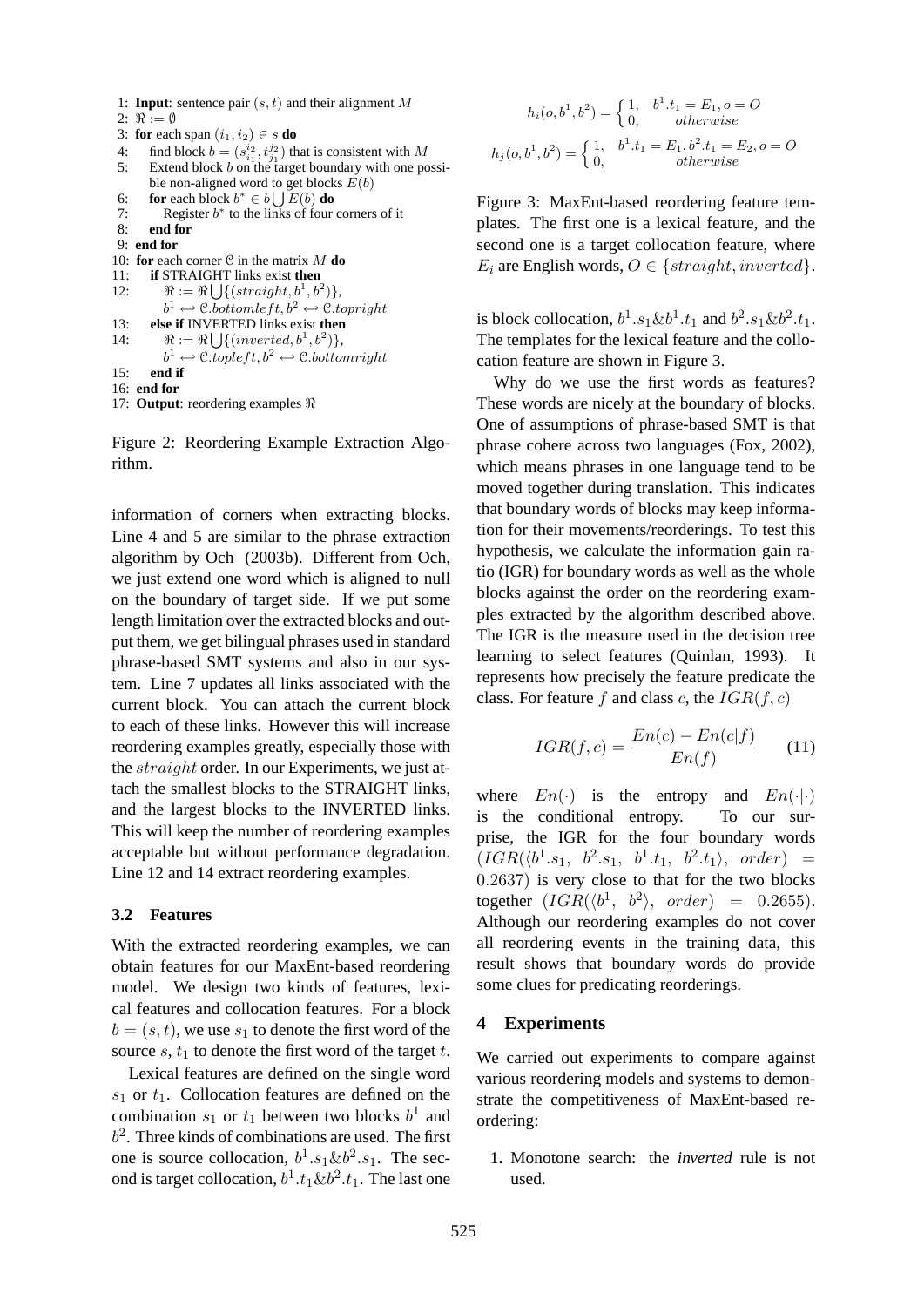- 2. Reordering variants: the *NONE*, distortion and flat reordering models described in Section 2.1.
- 3. Pharaoh: A state-of-the-art distortion-based decoder (Koehn, 2004).

### **4.1 Corpus**

Our experiments were made on two Chinese-to-English translation tasks: NIST MT-05 (news domain) and IWSLT-04 (travel dialogue domain).

**NIST MT-05**. In this task, the bilingual training data comes from the FBIS corpus with 7.06M Chinese words and 9.15M English words. The trigram language model training data consists of English texts mostly derived from the English side of the UN corpus (catalog number LDC2004E12), which totally contains 81M English words. For the efficiency of minimum error rate training, we built our development set using sentences of length at most 50 characters from the NIST MT-02 evaluation test data.

**IWSLT-04**. For this task, our experiments were carried out on the small data track. Both the bilingual training data and the trigram language model training data are restricted to the supplied corpus, which contains 20k sentences, 179k Chinese words and 157k English words. We used the CSTAR 2003 test set consisting of 506 sentence pairs as development set.

## **4.2 Training**

We obtained high-precision word alignments using the way described in Section 3.1. Then we ran our reordering example extraction algorithm to output blocks of length at most 7 words on the Chinese side together with their internal alignments. We also limited the length ratio between the target and source language  $(max(|s|, |t|)/min(|s|, |t|))$ to 3. After extracting phrases, we calculated the phrase translation probabilities and lexical translation probabilities in both directions for each bilingual phrase.

For the minimum-error-rate training, we reimplemented Venugopal's trainer <sup>3</sup> (Venugopal et al., 2005) in C++. For all experiments, we ran this trainer with the decoder iteratively to tune the weights  $\lambda$ s to maximize the BLEU score on the development set.

### **Pharaoh**

We shared the same phrase translation tables between Pharaoh and our system since the two systems use the same features of phrases. In fact, we extracted more phrases than Pharaoh's trainer with its default settings. And we also used our reimplemented trainer to tune lambdas of Pharaoh to maximize its BLEU score. During decoding, we pruned the phrase table with  $b = 100$  (default 20), pruned the chart with  $n = 100, \alpha = 10^{-5}$ (default setting), and limited distortions to 4 (default 0).

#### **MaxEnt-based Reordering Model**

We firstly ran our reordering example extraction algorithm on the bilingual training data without any length limitations to obtain reordering examples and then extracted features from these examples. In the task of NIST MT-05, we obtained about 2.7M reordering examples with the straight order, and 367K with the inverted order, from which 112K lexical features and 1.7M collocation features after deleting those with one occurrence were extracted. In the task of IWSLT-04, we obtained 79.5k reordering examples with the straight order, 9.3k with the inverted order, from which 16.9K lexical features and 89.6K collocation features after deleting those with one occurrence were extracted. Finally, we ran the MaxEnt toolkit by Zhang  $<sup>4</sup>$  to tune the</sup> feature weights. We set iteration number to 100 and Gaussian prior to 1 for avoiding overfitting.

### **4.3 Results**

We dropped unknown words (Koehn et al., 2005) of translations for both tasks before evaluating their BLEU scores. To be consistent with the official evaluation criterions of both tasks, casesensitive BLEU-4 scores were computed For the NIST MT-05 task and case-insensitive BLEU-4 scores were computed for the IWSLT-04 task <sup>5</sup>. Experimental results on both tasks are shown in Table 1. Italic numbers refer to results for which the difference to the best result (indicated in bold) is not statistically significant. For all scores, we also show the 95% confidence intervals computed using Zhang's significant tester (Zhang et al., 2004) which was modified to conform to NIST's

<sup>3</sup> See http://www.cs.cmu.edu/ ashishv/mer.html. This is a Matlab implementation.

<sup>4</sup> See http://homepages.inf.ed.ac.uk/s0450736 /maxent toolkit.html.

 $5$ Note that the evaluation criterion of IWSLT-04 is not totally matched since we didn't remove punctuation marks.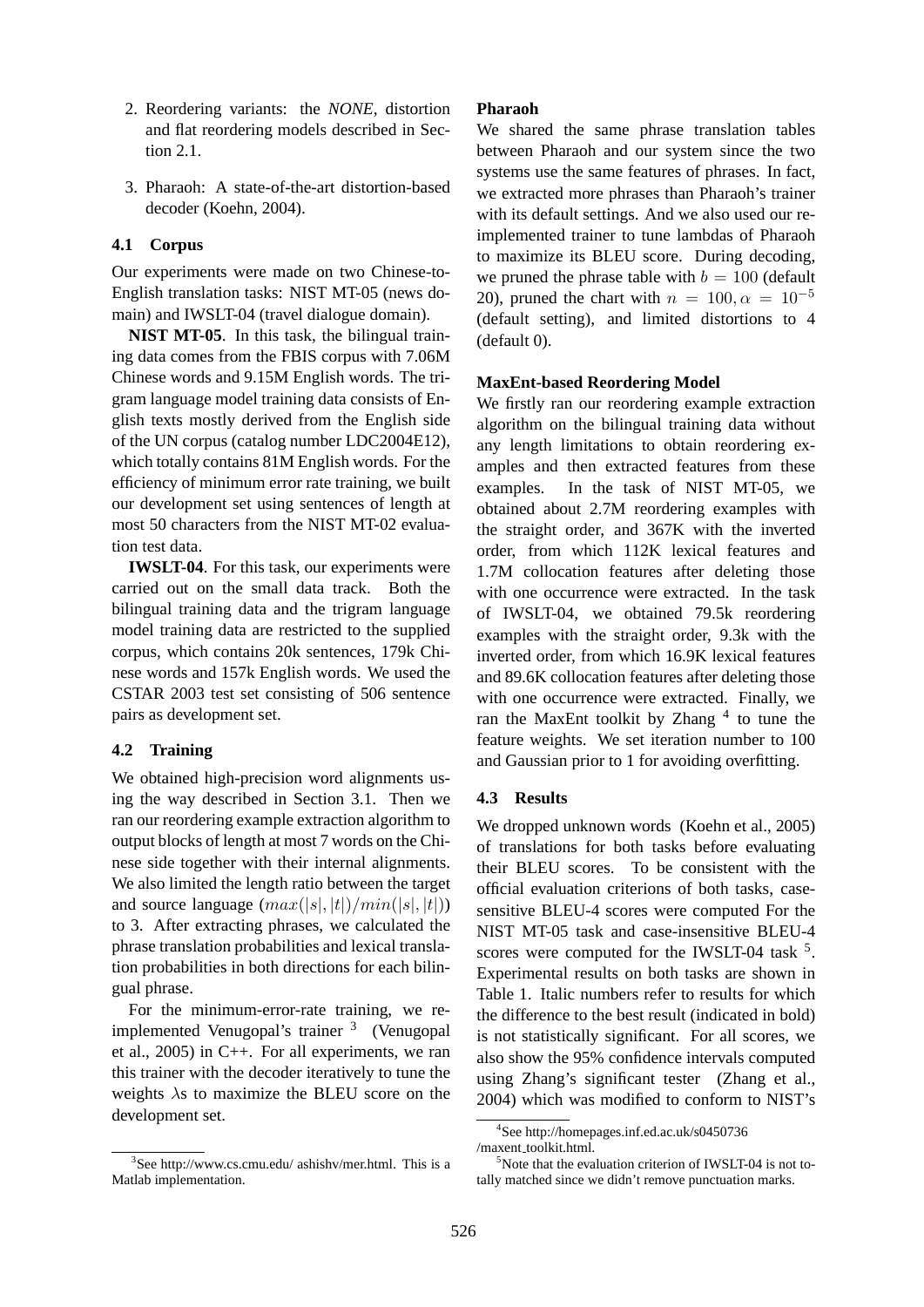definition of the BLEU brevity penalty.

We observe that if phrasal reordering is totally dependent on the language model (*NONE*) we get the worst performance, even worse than the monotone search. This indicates that our language models were not strong to discriminate between straight orders and inverted orders. The flat and distortion reordering models (Row 3 and 4) show similar performance with Pharaoh. Although they are not dependent on phrases, they really reorder phrases with penalties to wrong orders supported by the language model and therefore outperform the monotone search. In row 6, only lexical features are used for the MaxEnt-based reordering model; while row 7 uses lexical features and collocation features. On both tasks, we observe that various reordering approaches show similar and stable performance ranks in different domains and the MaxEnt-based reordering models achieve the best performance among them. Using all features for the MaxEnt model (lex  $+$  col) is marginally better than using only lex features (lex).

#### **4.4 Scaling to Large Bitexts**

In the experiments described above, collocation features do not make great contributions to the performance improvement but make the total number of features increase greatly. This is a problem for MaxEnt parameter estimation if it is scaled to large bitexts. Therefore, for the integration of MaxEnt-based phrase reordering model in the system trained on large bitexts, we remove collocation features and only use lexical features from the last words of blocks (similar to those from the first words of blocks with similar performance). This time the bilingual training data contain 2.4M sentence pairs (68.1M Chinese words and 73.8M English words) and two trigram language models are used. One is trained on the English side of the bilingual training data. The other is trained on the Xinhua portion of the Gigaword corpus with 181.1M words. We also use some rules to translate numbers, time expressions and Chinese person names. The new Bleu score on NIST MT-05 is 0.291 which is very promising.

#### **5 Discussion and Future Work**

In this paper we presented a MaxEnt-based phrase reordering model for SMT. We used lexical features and collocation features from boundary words of blocks to predicate reorderings of neigh-

| <b>Systems</b>       | NIST MT-05     | <b>IWSLT-04</b> |
|----------------------|----------------|-----------------|
| monotone             | $20.1 \pm 0.8$ | $37.8 \pm 3.2$  |
| <b>NONE</b>          | $19.6 \pm 0.8$ | $36.3 \pm 2.9$  |
| Distortion           | $20.9 \pm 0.8$ | $38.8 \pm 3.0$  |
| Flat                 | $20.5 \pm 0.8$ | $38.7 \pm 2.8$  |
| Pharaoh              | $20.8 \pm 0.8$ | $38.9 \pm 3.3$  |
| MaxEnt (lex)         | $22.0 \pm 0.8$ | $42.4 \pm 3.3$  |
| $MaxEnt$ (lex + col) | $22.2 \pm 0.8$ | 42.8 $\pm$ 3.3  |

Table 1: BLEU-4 scores (%) with the 95% confidence intervals. Italic numbers refer to results for which the difference to the best result (indicated in bold) is not statistically significant.

bor blocks. Experiments on standard Chinese-English translation tasks from two different domains showed that our method achieves a significant improvement over the distortion/flat reordering models.

Traditional distortion/flat-based SMT translation systems are good for learning phrase translation pairs, but learn nothing for phrasal reorderings from real-world data. This is our original motivation for designing a new reordering model, which can learn reorderings from training data just like learning phrasal translations. Lexicalized reordering model learns reorderings from training data, but it binds reorderings to individual concrete phrases, which restricts the model to reorderings of phrases seen in training data. On the contrary, the MaxEnt-based reordering model is not limited by this constraint since it is based on features of phrase, not phrase itself. It can be easily generalized to reorder unseen phrases provided that some features are fired on these phrases.

Another advantage of the MaxEnt-based reordering model is that it can take more features into reordering, even though they are nonindependent. Tillmann et. al (2005) also use a MaxEnt model to integrate various features. The difference is that they use the MaxEnt model to predict not only orders but also blocks. To do that, it is necessary for the MaxEnt model to incorporate real-valued features such as the block translation probability and the language model probability. Due to the expensive computation, a local model is built. However, our MaxEnt model is just a module of the whole log-linear model of translation which uses its score as a real-valued feature. The modularity afforded by this design does not incur any computation problems, and make it eas